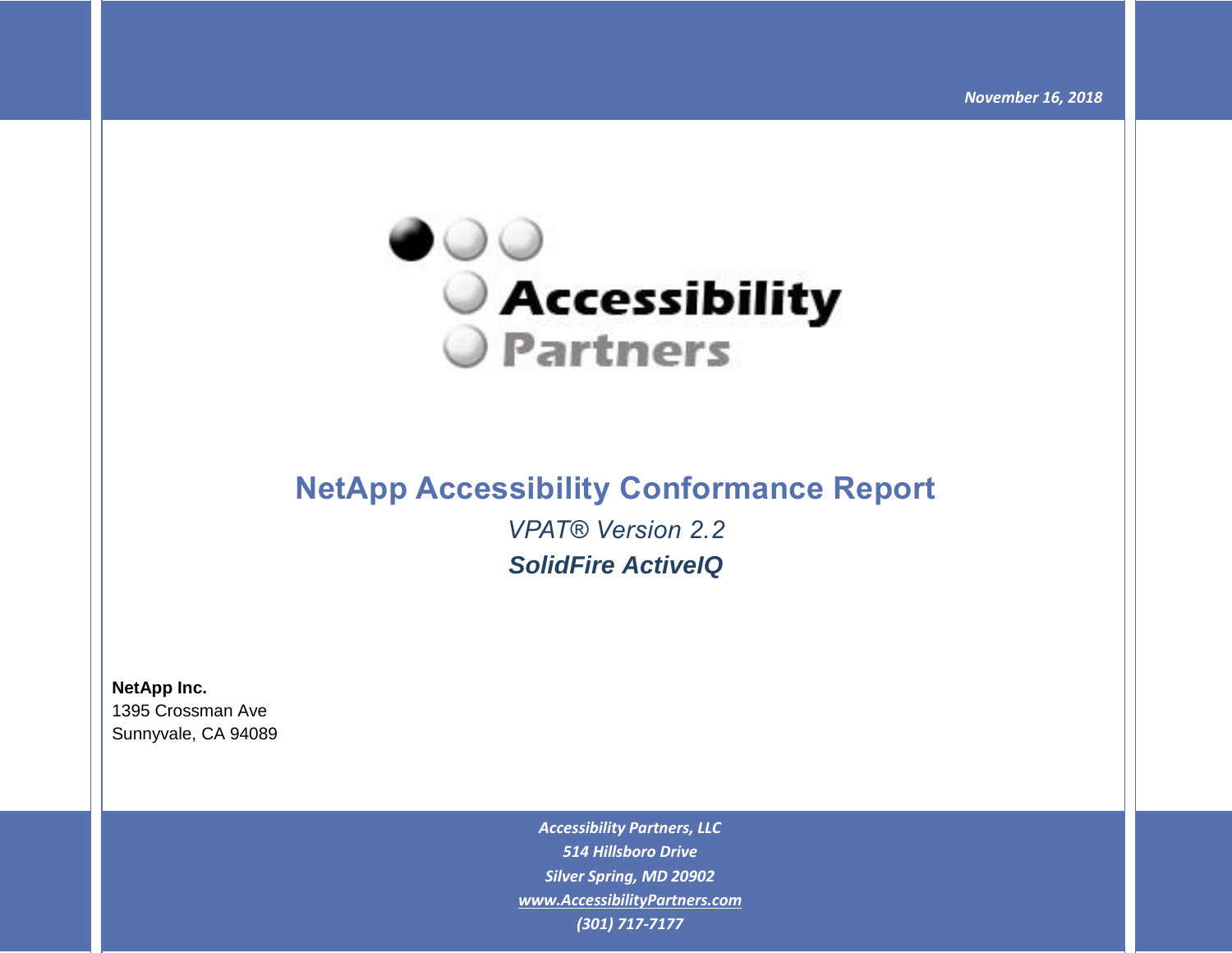#### **Name of Product/Version**

**Name of Product:** SolidFire ActiveIQ **Version:**

#### **Product Description**

This product is NetApp's SolidFire ActiveIQ.

#### **Notes**

This Voluntary Product Accessibility Template (VPAT) provides guidance on the accessibility characteristics of **SolidFire ActiveIQ** as of **November 16, 2018**, and is only valid for the version and date it was tested.

### **Evaluation Methods Used**

Assistive technology products used as part of testing included Freedom Scientific JAWS 2018, NVDA 2018.2, ZoomText 2018, Microsoft Windows accessibility features, and keyboard-only control. Testing was performed with this assistive technology on Chrome, Firefox, and Internet Explorer on Windows 10.

#### **Applicable Standards/Guidelines**

This report covers the degree of conformance for the following accessibility standard/guidelines:

| <b>Standard/Guideline</b>                                                                                          | <b>Included In Report</b> |
|--------------------------------------------------------------------------------------------------------------------|---------------------------|
| Web Content Accessibility Guidelines 2.0, at http://www.w3.org/TR/2008/REC-                                        | Level A (Yes)             |
| WCAG20-20081211/                                                                                                   | Level AA (Yes)            |
|                                                                                                                    | Level AAA (No)            |
| Revised Section 508 standards as published by the U.S. Access Board in the Federal<br>Register on January 18, 2017 | Yes                       |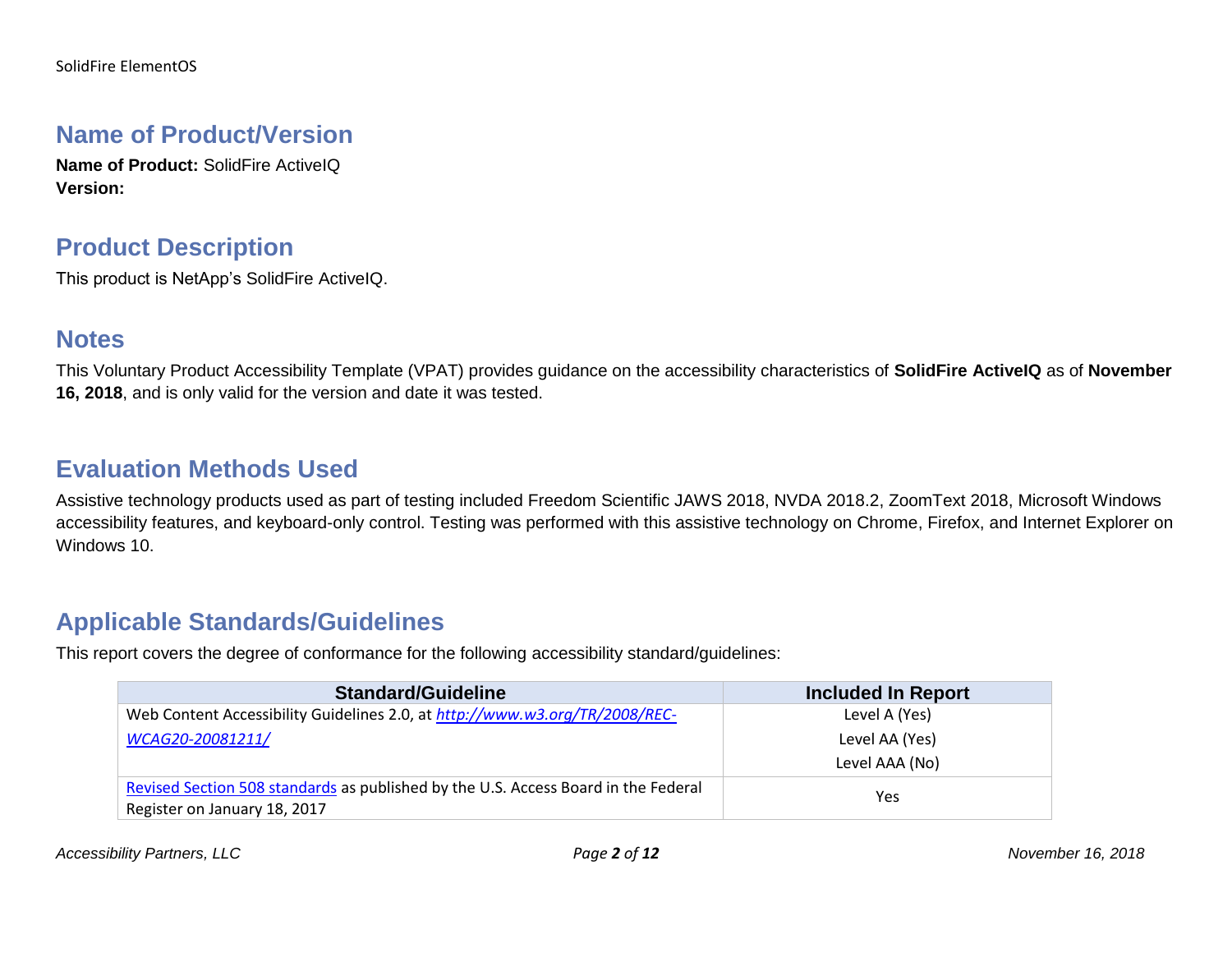#### SolidFire ElementOS

| Corrections to the ICT Final Rule as published by the US Access Board in the Federal |    |
|--------------------------------------------------------------------------------------|----|
| Register on January 22, 2018                                                         |    |
| EN 301 549 Accessibility requirements suitable for public procurement of ICT         |    |
| products and services in Europe, at http://mandate376.standards.eu/standard          | No |

#### **Terms**

The terms used in the Conformance Level information are defined as follows:

- **Supports**: The functionality of the product has at least one method that meets the criterion without known defects or meets with equivalent facilitation.
- **Partially Supports**: Some functionality of the product does not meet the criterion.
- **Does Not Support**: The majority of product functionality does not meet the criterion.
- **Not Applicable**: The criterion is not relevant to the product.
- **Not Evaluated**: The product has not been evaluated against the criterion. This can be used only in WCAG 2.0 Level AAA.

### **WCAG 2.0 Report**

Tables 1 and 2 also document conformance with:

• Revised Section 508: Chapter 5 – 501.1 Scope, 504.2 Content Creation or Editing, and Chapter 6 – 602.3 Electronic Support Documentation.

Note: When reporting on conformance with the WCAG 2.0 Success Criteria, they are scoped for full pages, complete processes, and accessibilitysupported ways of using technology as documented in the [WCAG 2.0 Conformance Requirements.](https://www.w3.org/TR/WCAG20/#conformance-reqs)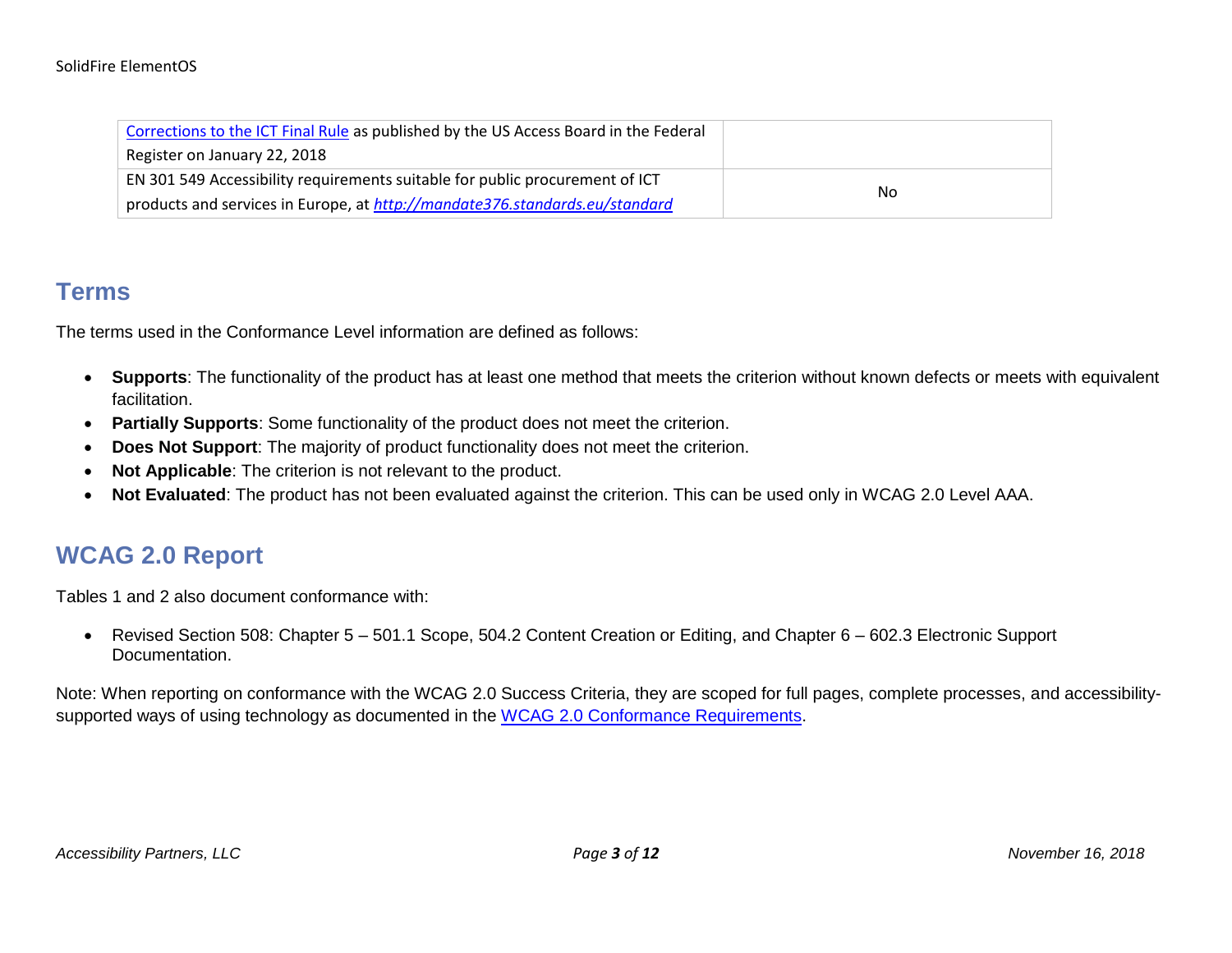#### **Table 1: Success Criteria, Level A**

| <b>Criteria</b>                                                                                                                                                          | <b>Conformance Level</b>  | <b>Remarks and Explanations</b>                                                                                                                                                                                                                                          |
|--------------------------------------------------------------------------------------------------------------------------------------------------------------------------|---------------------------|--------------------------------------------------------------------------------------------------------------------------------------------------------------------------------------------------------------------------------------------------------------------------|
| 1.1.1 Non-text Content (Level A)<br>Also applies to:<br>2017 Section 508<br>501 (Web)(Software)<br>602.3 (Support Docs)                                                  | Does Not Support          | Images do not have alternative text. Some charts do<br>have download functionality for their data.                                                                                                                                                                       |
| 1.2.1 Audio-only and Video-only (Prerecorded) (Level A)<br>Also applies to:<br>2017 Section 508<br>501 (Web)(Software)<br>$\bullet$<br>602.3 (Support Docs)              | Not Applicable            | No time-based media is present.                                                                                                                                                                                                                                          |
| 1.2.2 Captions (Prerecorded) (Level A)<br>Also applies to:<br>2017 Section 508<br>501 (Web)(Software)<br>602.3 (Support Docs)                                            | Not Applicable            | No time-based media is present.                                                                                                                                                                                                                                          |
| 1.2.3 Audio Description or Media Alternative (Prerecorded) (Level A)<br>Also applies to:<br>2017 Section 508<br>501 (Web)(Software)<br>$\bullet$<br>602.3 (Support Docs) | Not Applicable            | No time-based media is present.                                                                                                                                                                                                                                          |
| 1.3.1 Info and Relationships (Level A)<br>Also applies to:<br>2017 Section 508<br>501 (Web)(Software)<br>602.3 (Support Docs)                                            | <b>Partially Supports</b> | Headings are included on some pages; on some of<br>these pages, heading levels are skipped.<br>The data tables that appear on many pages implement<br>the header row as a separate table, so the data cells<br>cannot be associated with their corresponding<br>headers. |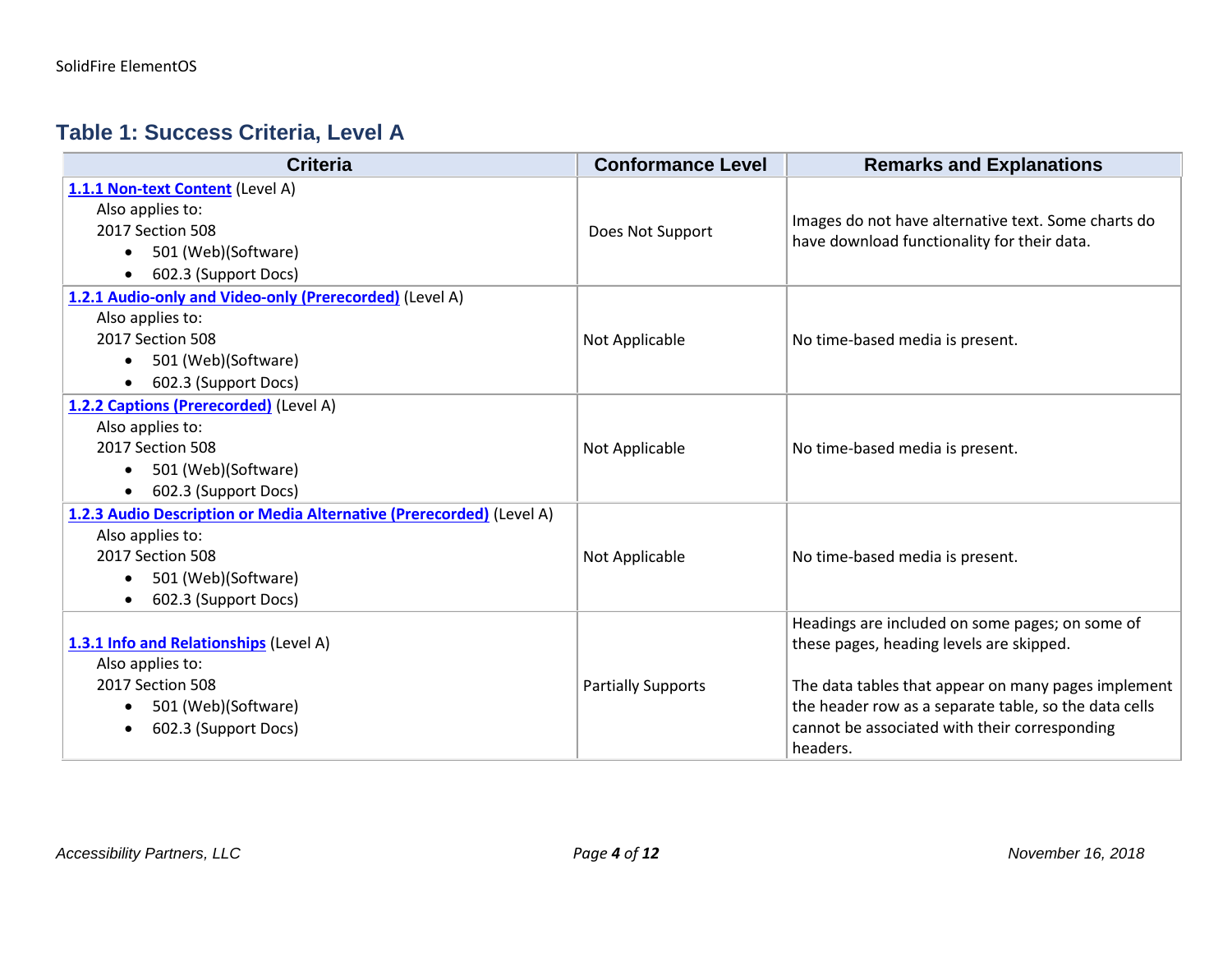| <b>Criteria</b>                                | <b>Conformance Level</b>  | <b>Remarks and Explanations</b>                            |
|------------------------------------------------|---------------------------|------------------------------------------------------------|
| 1.3.2 Meaningful Sequence (Level A)            |                           |                                                            |
| Also applies to:                               |                           | Correct reading sequences can be programmatically          |
| 2017 Section 508                               | Supports                  | determined.                                                |
| 501 (Web)(Software)<br>$\bullet$               |                           |                                                            |
| 602.3 (Support Docs)<br>$\bullet$              |                           |                                                            |
| 1.3.3 Sensory Characteristics (Level A)        |                           |                                                            |
| Also applies to:                               |                           | Instructions and content do not rely solely on sensory     |
| 2017 Section 508                               | Supports                  | characteristics of components.                             |
| 501 (Web)(Software)<br>$\bullet$               |                           |                                                            |
| 602.3 (Support Docs)<br>$\bullet$              |                           |                                                            |
| 1.4.1 Use of Color (Level A)                   |                           | On some pages, color is not used as the sole means of      |
| Also applies to:                               |                           | conveying information.                                     |
| 2017 Section 508                               | <b>Partially Supports</b> |                                                            |
| 501 (Web)(Software)<br>$\bullet$               |                           | In some dialogs, color is the only means used to           |
| 602.3 (Support Docs)<br>$\bullet$              |                           | indicate that a button has gained focus.                   |
| 1.4.2 Audio Control (Level A)                  |                           |                                                            |
| Also applies to:<br>2017 Section 508           |                           | No videos or audio recordings launch automatically         |
| 501 (Web)(Software)                            | Not Applicable            | when a page is loaded.                                     |
| $\bullet$<br>602.3 (Support Docs)<br>$\bullet$ |                           |                                                            |
|                                                |                           |                                                            |
| 2.1.1 Keyboard (Level A)                       |                           | Some elements of the application are keyboard<br>operable. |
| Also applies to:                               |                           |                                                            |
| 2017 Section 508                               | <b>Partially Supports</b> | Some elements (e.g., menu items, buttons, accordion        |
| 501 (Web)(Software)<br>$\bullet$               |                           | controls, the Columns control) are not keyboard            |
| 602.3 (Support Docs)<br>$\bullet$              |                           | operable.                                                  |
| 2.1.2 No Keyboard Trap (Level A)               |                           |                                                            |
| Also applies to:                               |                           |                                                            |
| 2017 Section 508                               | Supports                  | No keyboard trap is present.                               |
| 501 (Web)(Software)                            |                           |                                                            |
| 602.3 (Support Docs)<br>$\bullet$              |                           |                                                            |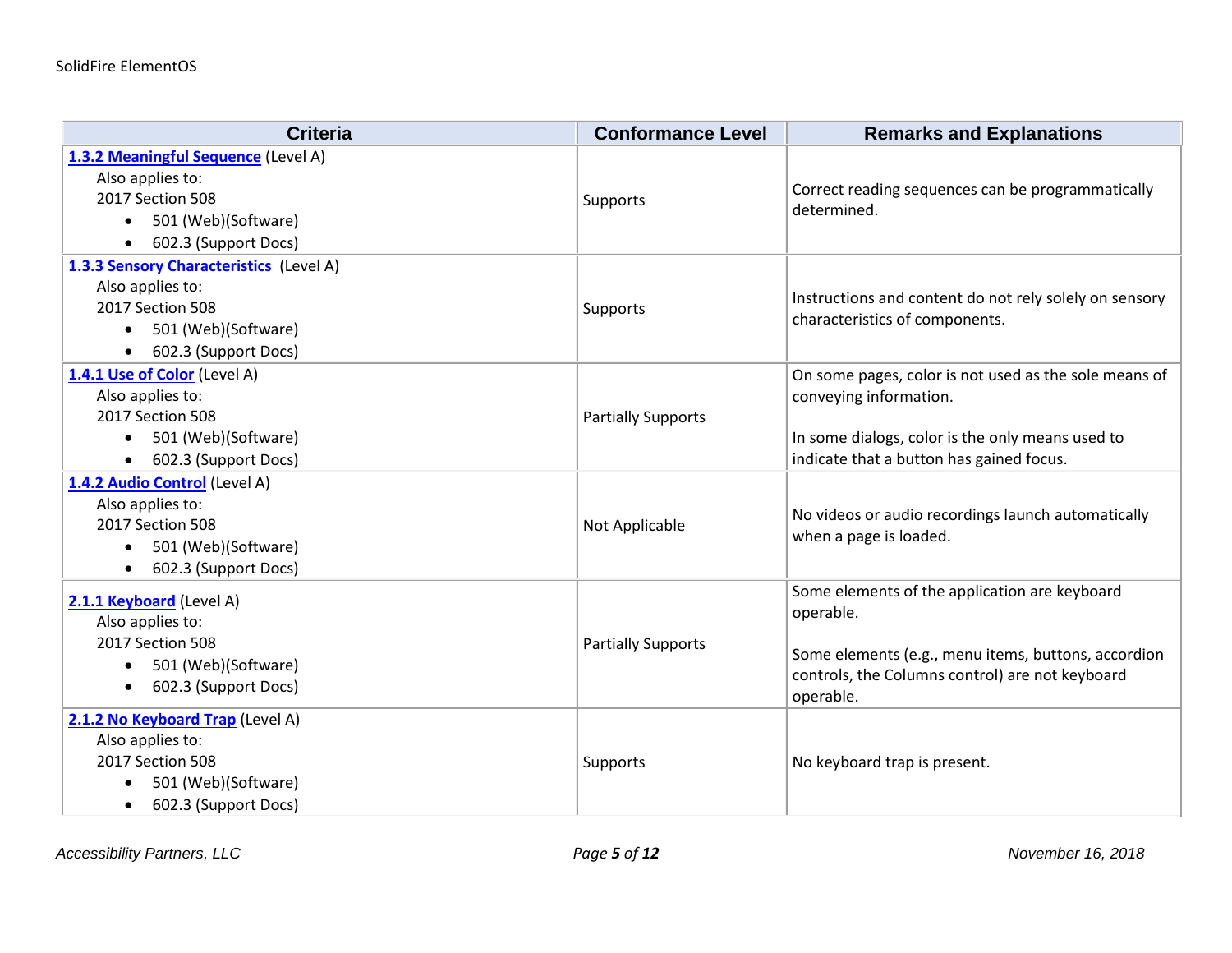| <b>Criteria</b>                                          | <b>Conformance Level</b>  | <b>Remarks and Explanations</b>                         |
|----------------------------------------------------------|---------------------------|---------------------------------------------------------|
| 2.2.1 Timing Adjustable (Level A)                        |                           |                                                         |
| Also applies to:                                         |                           |                                                         |
| 2017 Section 508                                         | Not Applicable            | A timed response is not required.                       |
| 501 (Web)(Software)                                      |                           |                                                         |
| 602.3 (Support Docs)                                     |                           |                                                         |
| 2.2.2 Pause, Stop, Hide (Level A)                        |                           |                                                         |
| Also applies to:                                         |                           | The application does not contain moving content to      |
| 2017 Section 508                                         | Not Applicable            | pause, stop, or hide.                                   |
| 501 (Web)(Software)                                      |                           |                                                         |
| 602.3 (Support Docs)                                     |                           |                                                         |
| 2.3.1 Three Flashes or Below Threshold (Level A)         |                           |                                                         |
| Also applies to:                                         |                           | Flashing and blinking do not occur in the prohibited    |
| 2017 Section 508                                         | Supports                  | range.                                                  |
| 501 (Web)(Software)                                      |                           |                                                         |
| 602.3 (Support Docs)                                     |                           |                                                         |
| 2.4.1 Bypass Blocks (Level A)                            |                           |                                                         |
| Also applies to:                                         |                           |                                                         |
| 2017 Section 508                                         | Does Not Support          | The main menu does not have a "skip to content" link.   |
| 501 (Web)(Software) – Does not apply to non-web software |                           |                                                         |
| 602.3 (Support Docs) – Does not apply to non-web docs    |                           |                                                         |
| 2.4.2 Page Titled (Level A)                              |                           | For pages that show cluster data, the page title is the |
| Also applies to:                                         |                           | corresponding URL.                                      |
| 2017 Section 508                                         | Does Not Support          |                                                         |
| 501 (Web)(Software)                                      |                           | For all other pages, the page title is "ActiveIQ."      |
| 602.3 (Support Docs)                                     |                           |                                                         |
| 2.4.3 Focus Order (Level A)                              |                           | Focus order follows reading order in some areas.        |
| Also applies to:                                         |                           |                                                         |
| 2017 Section 508                                         | <b>Partially Supports</b> | Focus does not move to dialogs when they open; focus    |
| 501 (Web)(Software)                                      |                           | can be moved out of dialogs (back to the parent page).  |
| 602.3 (Support Docs)                                     |                           |                                                         |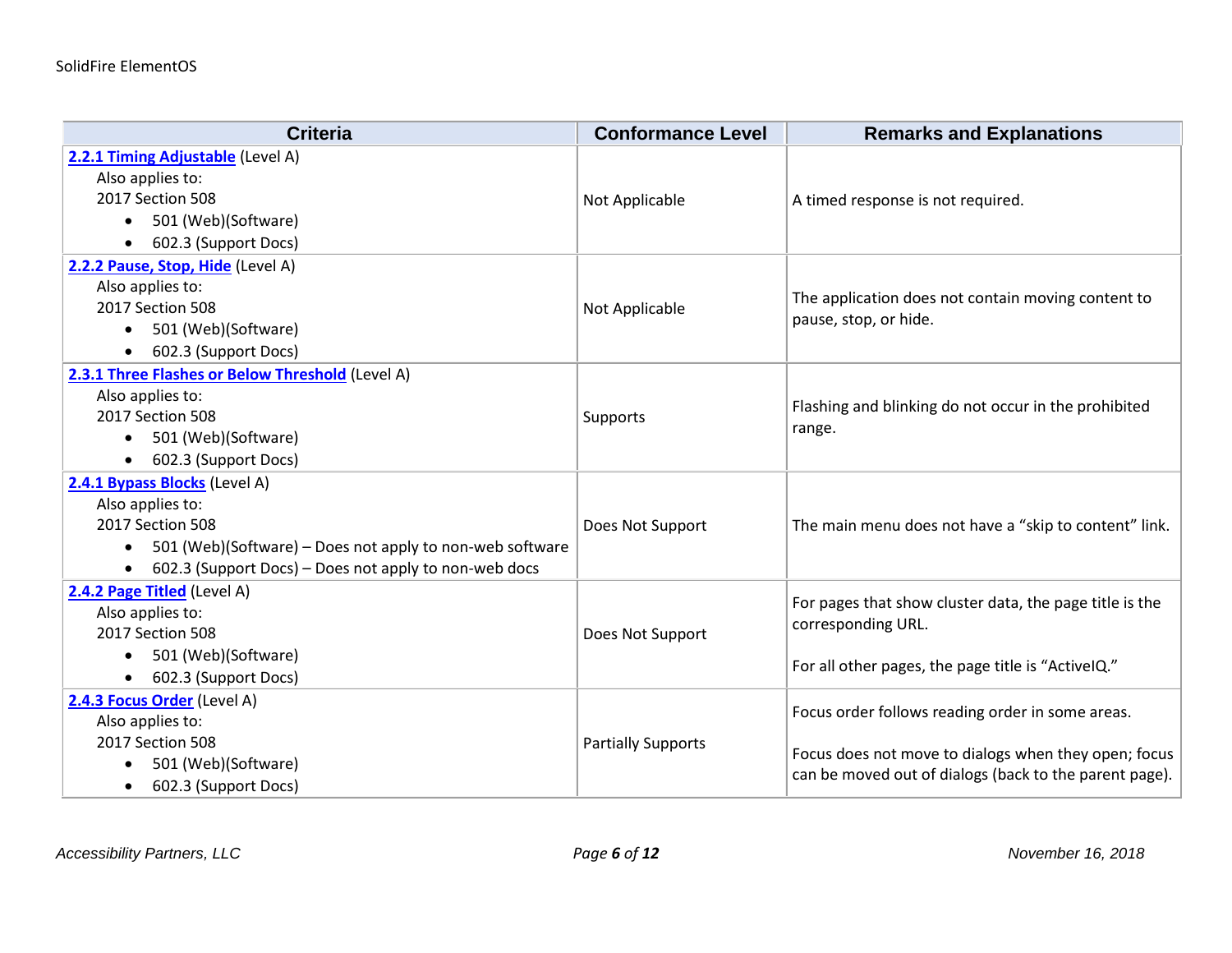| <b>Criteria</b>                               | <b>Conformance Level</b>  | <b>Remarks and Explanations</b>                       |
|-----------------------------------------------|---------------------------|-------------------------------------------------------|
| 2.4.4 Link Purpose (In Context) (Level A)     |                           |                                                       |
| Also applies to:                              |                           | The purpose of each link can be determined from the   |
| 2017 Section 508                              | Supports                  | link text together with context.                      |
| 501 (Web)(Software)<br>$\bullet$              |                           |                                                       |
| 602.3 (Support Docs)                          |                           |                                                       |
| 3.1.1 Language of Page (Level A)              |                           |                                                       |
| Also applies to:                              |                           | The default human language can be programmatically    |
| 2017 Section 508                              | Supports                  | determined.                                           |
| 501 (Web)(Software)<br>$\bullet$              |                           |                                                       |
| 602.3 (Support Docs)                          |                           |                                                       |
| 3.2.1 On Focus (Level A)                      |                           |                                                       |
| Also applies to:                              |                           | Putting focus on components does not initiate a       |
| 2017 Section 508                              | Supports                  | change of context.                                    |
| 501 (Web)(Software)                           |                           |                                                       |
| 602.3 (Support Docs)<br>$\bullet$             |                           |                                                       |
| 3.2.2 On Input (Level A)                      |                           |                                                       |
| Also applies to:                              |                           | Changing the setting of user interface components     |
| 2017 Section 508                              | Supports                  | does not automatically cause a change of context.     |
| 501 (Web)(Software)<br>$\bullet$              |                           |                                                       |
| 602.3 (Support Docs)<br>$\bullet$             |                           |                                                       |
| <b>3.3.1 Error Identification</b> (Level A)   |                           | Error messages are displayed on forms when fields are |
| Also applies to:                              |                           | empty or improperly formatted.                        |
| 2017 Section 508                              | <b>Partially Supports</b> |                                                       |
| 501 (Web)(Software)<br>$\bullet$              |                           | However, some of these messages appear behind         |
| 602.3 (Support Docs)                          |                           | other controls on the page.                           |
|                                               |                           | The application provides name, role, state and value  |
| <b>3.3.2 Labels or Instructions (Level A)</b> |                           | information to assistive technology for some          |
| Also applies to:                              |                           | components.                                           |
| 2017 Section 508                              | <b>Partially Supports</b> |                                                       |
| 501 (Web)(Software)<br>٠                      |                           | Some components (e.g., dropdown menus, text boxes,    |
| 602.3 (Support Docs)                          |                           | Start/End date and time controls) are not explicitly  |
|                                               |                           | labeled.                                              |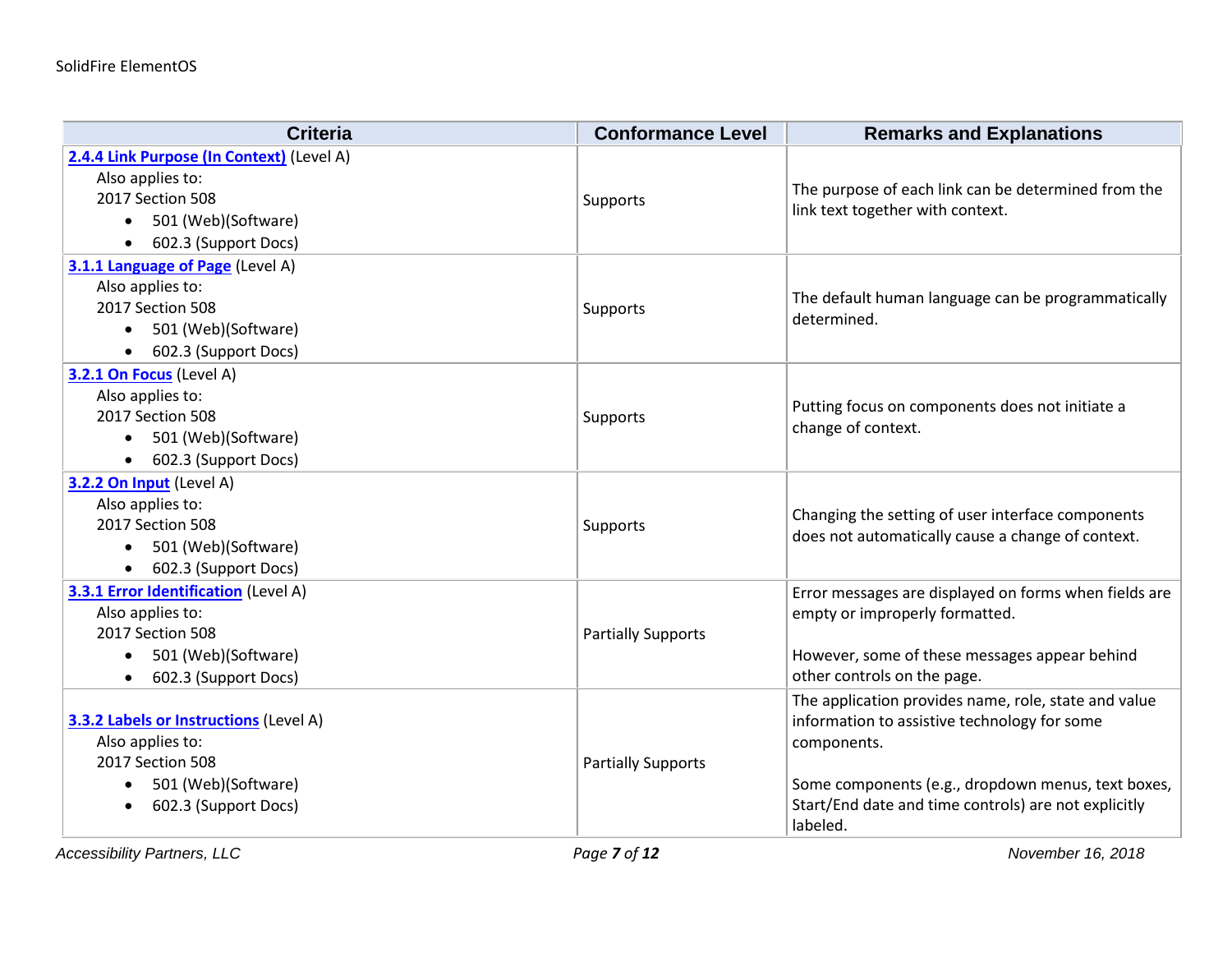| <b>Criteria</b>                                                                                                          | <b>Conformance Level</b>  | <b>Remarks and Explanations</b>                                                                                                                                                                                                                                                          |
|--------------------------------------------------------------------------------------------------------------------------|---------------------------|------------------------------------------------------------------------------------------------------------------------------------------------------------------------------------------------------------------------------------------------------------------------------------------|
| 4.1.1 Parsing (Level A)<br>Also applies to:<br>2017 Section 508<br>501 (Web)(Software)<br>602.3 (Support Docs)           | <b>Partially Supports</b> | The application shows parsing errors when running a<br>markup validation service.                                                                                                                                                                                                        |
| 4.1.2 Name, Role, Value (Level A)<br>Also applies to:<br>2017 Section 508<br>501 (Web)(Software)<br>602.3 (Support Docs) | <b>Partially Supports</b> | The application provides name, role, state and value<br>information to assistive technology for some<br>components.<br>Some components (e.g., buttons, links, menu items,<br>dropdown menus, accordion controls,) do not provide<br>some required information (e.g., name, role, state). |

#### **Table 2: Success Criteria, Level AA**

| <b>Criteria</b>                                  | <b>Conformance Level</b> | <b>Remarks and Explanations</b> |
|--------------------------------------------------|--------------------------|---------------------------------|
| 1.2.4 Captions (Live) (Level AA)                 |                          |                                 |
| Also applies to:                                 |                          |                                 |
| 2017 Section 508                                 | Not Applicable           | No time-based media is present. |
| 501 (Web)(Software)<br>$\bullet$                 |                          |                                 |
| 602.3 (Support Docs)<br>$\bullet$                |                          |                                 |
| 1.2.5 Audio Description (Prerecorded) (Level AA) |                          |                                 |
| Also applies to:                                 |                          |                                 |
| 2017 Section 508                                 | Not Applicable           | No time-based media is present. |
| 501 (Web)(Software)<br>$\bullet$                 |                          |                                 |
| 602.3 (Support Docs)<br>$\bullet$                |                          |                                 |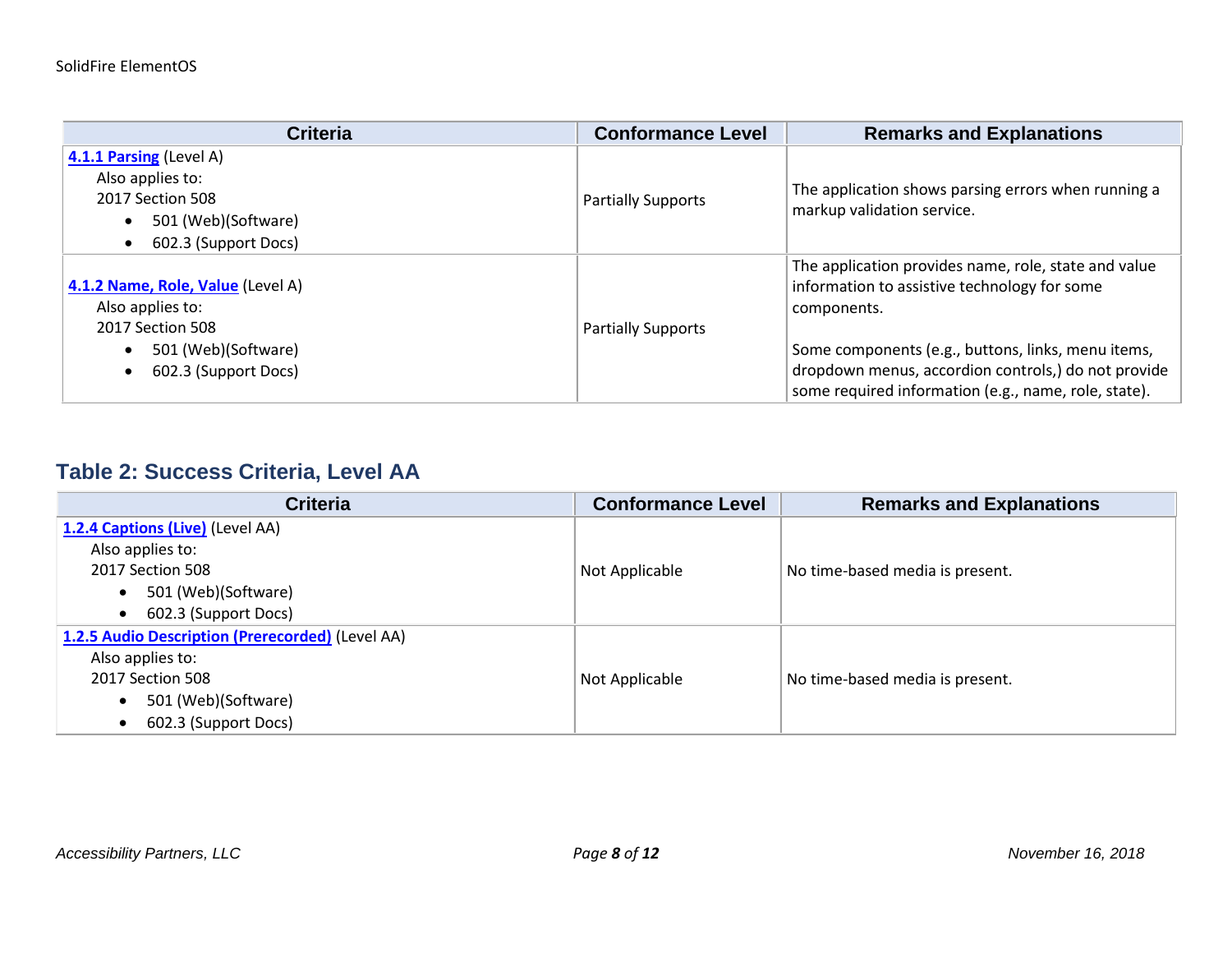| <b>Criteria</b>                                                                                                                                                                                                       | <b>Conformance Level</b>  | <b>Remarks and Explanations</b>                                                                                                                                                                                   |
|-----------------------------------------------------------------------------------------------------------------------------------------------------------------------------------------------------------------------|---------------------------|-------------------------------------------------------------------------------------------------------------------------------------------------------------------------------------------------------------------|
| 1.4.3 Contrast (Minimum) (Level AA)<br>Also applies to:<br>2017 Section 508<br>501 (Web)(Software)<br>$\bullet$<br>602.3 (Support Docs)<br>$\bullet$                                                                  | <b>Partially Supports</b> | Some areas of the application meet the required<br>contrast ratios.<br>Some application components (e.g. table cells, buttons,<br>Feedback tab) do not meet the required 4.5:1 contrast<br>ratio.                 |
| 1.4.4 Resize text (Level AA)<br>Also applies to:<br>2017 Section 508<br>• 501 (Web)(Software)<br>602.3 (Support Docs)                                                                                                 | Supports                  | Text can be resized without loss of content or<br>functionality.                                                                                                                                                  |
| 1.4.5 Images of Text (Level AA)<br>Also applies to:<br>2017 Section 508<br>501 (Web)(Software)<br>602.3 (Support Docs)<br>$\bullet$                                                                                   | Supports                  | Images of text are not used.                                                                                                                                                                                      |
| 2.4.5 Multiple Ways (Level AA)<br>Also applies to:<br>2017 Section 508<br>501 (Web)(Software) - Does not apply to non-web software<br>$\bullet$<br>602.3 (Support Docs) - Does not apply to non-web docs<br>$\bullet$ | Supports                  |                                                                                                                                                                                                                   |
| 2.4.6 Headings and Labels (Level AA)<br>Also applies to:<br>2017 Section 508<br>501 (Web)(Software)<br>$\bullet$<br>602.3 (Support Docs)<br>$\bullet$                                                                 | Supports                  | On some pages, headings and labels describe topic or<br>purpose.<br>Some components (e.g., dropdown menus, text boxes,<br>spinner controls, and start/end date and time controls)<br>do not have a visible label. |
| 2.4.7 Focus Visible (Level AA)<br>Also applies to:<br>2017 Section 508<br>501 (Web)(Software)<br>602.3 (Support Docs)                                                                                                 | <b>Partially Supports</b> | Keyboard focus is well defined in some areas.<br>Focus is not visible when it lands on certain controls<br>(e.g., menu items, links, dropdown menus, buttons,<br>accordion controls).                             |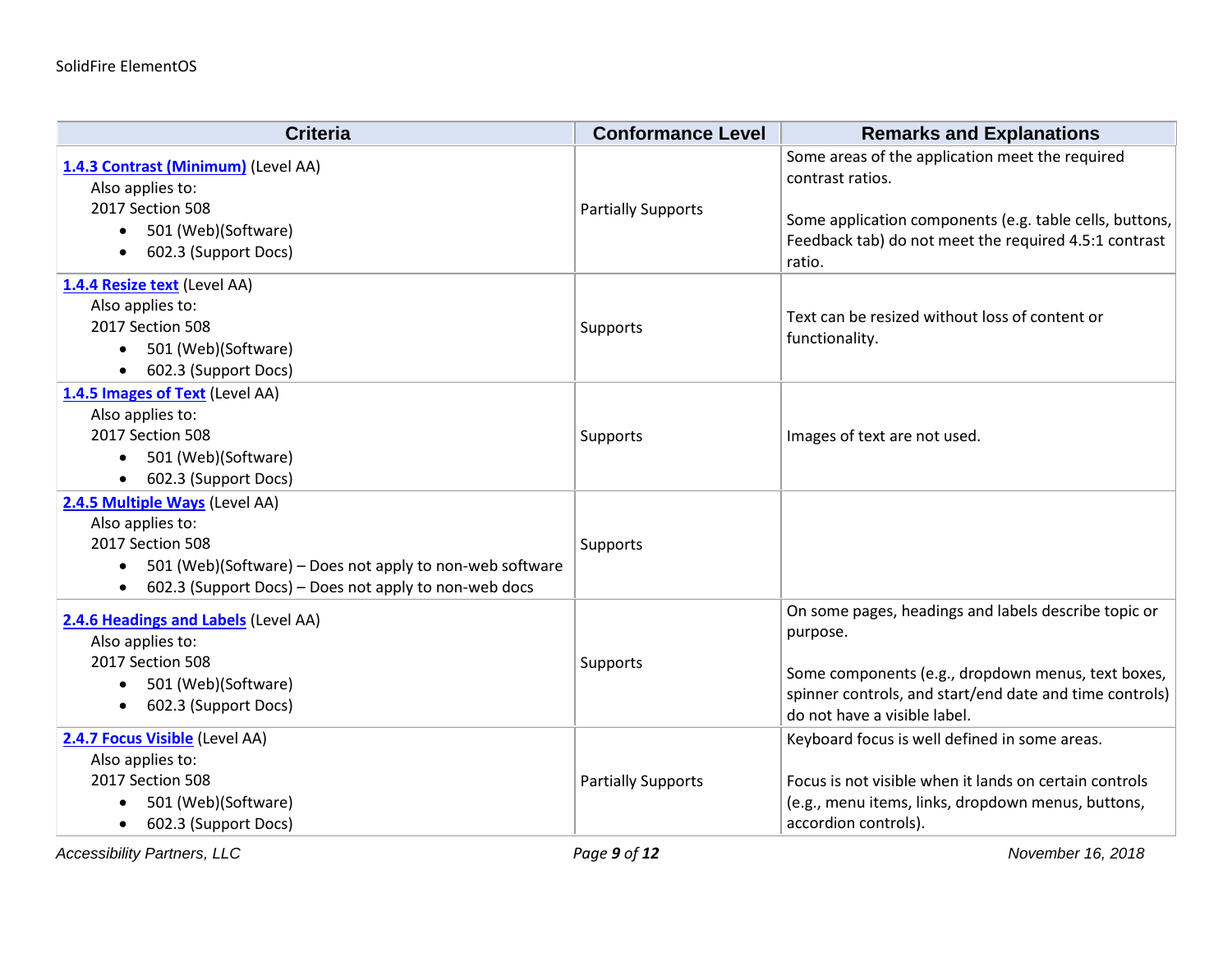| <b>Criteria</b>                                                       | <b>Conformance Level</b> | <b>Remarks and Explanations</b>                                   |
|-----------------------------------------------------------------------|--------------------------|-------------------------------------------------------------------|
| 3.1.2 Language of Parts (Level AA)                                    |                          |                                                                   |
| Also applies to:                                                      |                          |                                                                   |
| 2017 Section 508                                                      | Supports                 | The default human language can be programmatically<br>determined. |
| 501 (Web)(Software)<br>$\bullet$                                      |                          |                                                                   |
| 602.3 (Support Docs)                                                  |                          |                                                                   |
| <b>3.2.3 Consistent Navigation (Level AA)</b>                         |                          |                                                                   |
| Also applies to:                                                      |                          | Consistent navigation occurs throughout the                       |
| 2017 Section 508                                                      | Supports                 | application.                                                      |
| 501 (Web)(Software) – Does not apply to non-web software<br>$\bullet$ |                          |                                                                   |
| 602.3 (Support Docs) – Does not apply to non-web docs<br>$\bullet$    |                          |                                                                   |
| <b>3.2.4 Consistent Identification (Level AA)</b>                     |                          |                                                                   |
| Also applies to:                                                      |                          |                                                                   |
| 2017 Section 508                                                      | Supports                 | There is consistent identification of components.                 |
| 501 (Web)(Software) – Does not apply to non-web software<br>$\bullet$ |                          |                                                                   |
| 602.3 (Support Docs) – Does not apply to non-web docs                 |                          |                                                                   |
| <b>3.3.3 Error Suggestion (Level AA)</b>                              |                          | Error messages are displayed on forms when fields are             |
| Also applies to:                                                      |                          | empty or improperly formatted.                                    |
| 2017 Section 508                                                      | <b>Supports</b>          |                                                                   |
| 501 (Web)(Software)                                                   |                          | However, some of these messages appear behind other               |
| 602.3 (Support Docs)                                                  |                          | controls on the page.                                             |
| 3.3.4 Error Prevention (Legal, Financial, Data) (Level AA)            |                          |                                                                   |
| Also applies to:                                                      |                          | The application does not cause legal commitments or               |
| 2017 Section 508                                                      | Not Applicable           | financial transactions to occur for the user.                     |
| 501 (Web)(Software)                                                   |                          |                                                                   |
| 602.3 (Support Docs)                                                  |                          |                                                                   |

#### **Table 3: Success Criteria, Level AAA**

Notes: Product was not tested to WCAG 2.0 AAA level.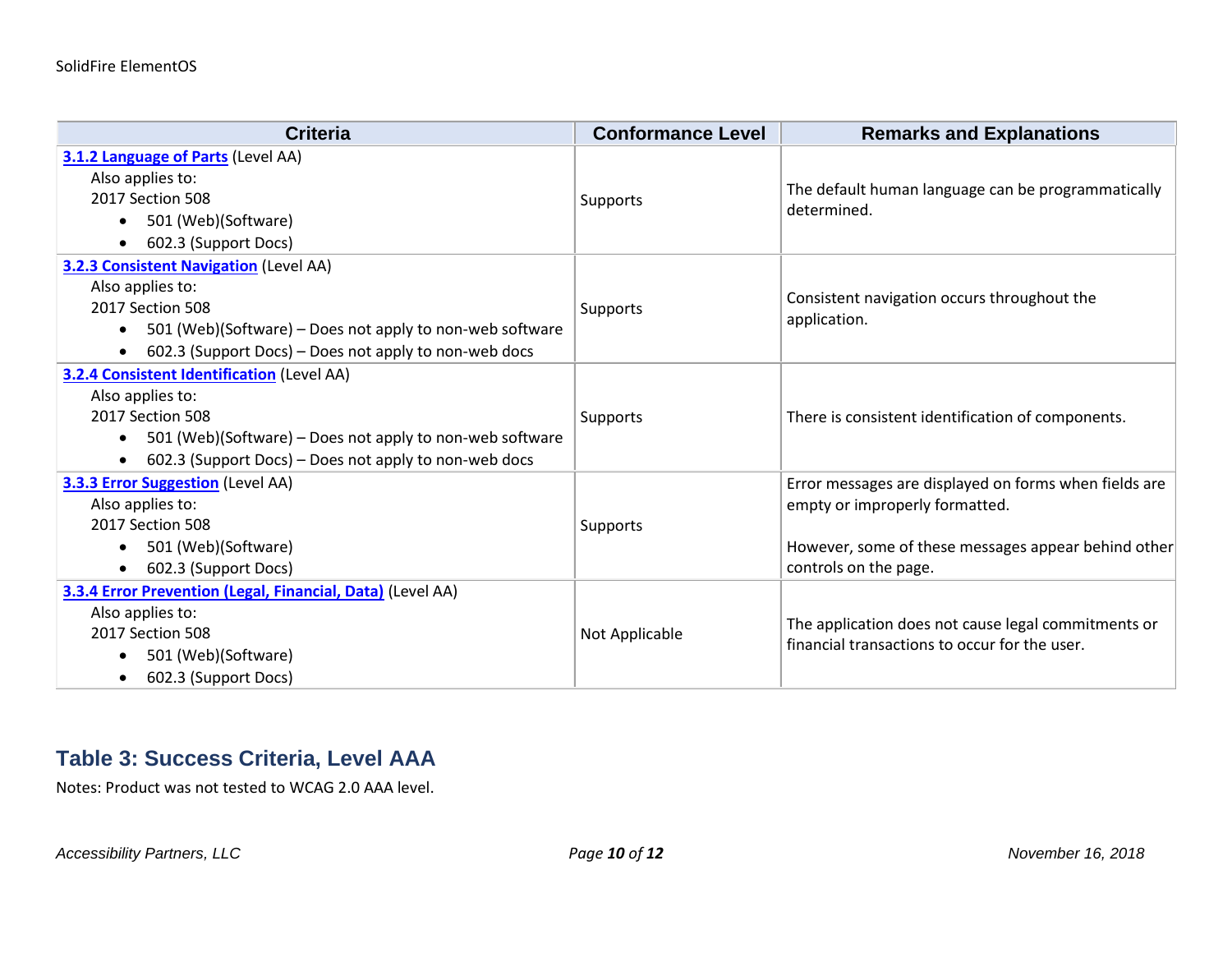### **2017 Section 508 Report**

### **Chapter 3: Functional Performance Criteria (FPC)**

| <b>Criteria</b>                                                | <b>Conformance Level</b>  | <b>Remarks and Explanations</b>                                                                                                 |
|----------------------------------------------------------------|---------------------------|---------------------------------------------------------------------------------------------------------------------------------|
|                                                                |                           | The application is partially keyboard operable.                                                                                 |
| 302.1 Without Vision                                           | <b>Partially Supports</b> | The application provides name, role, state, and value<br>information to assistive technology for some<br>components.            |
|                                                                |                           | The application is partially keyboard operable.                                                                                 |
| 302.2 With Limited Vision                                      | <b>Partially Supports</b> | The application provides name, role, state, and value<br>information to assistive technology for some<br>components.            |
|                                                                |                           | The application can be used by users with low visual<br>acuity when combined with screen magnification<br>assistive technology. |
|                                                                |                           | Some areas of the application have low contrast ratios.                                                                         |
| 302.3 Without Perception of Color                              | <b>Partially Supports</b> | On some pages, color is not used as the sole means of<br>conveying information.                                                 |
|                                                                |                           | In some dialogs, color is the only means used to indicate<br>that a button has gained focus.                                    |
| 302.4 Without Hearing                                          | <b>Supports</b>           | The application does not require user hearing.                                                                                  |
| 302.5 With Limited Hearing                                     | Supports                  | The application does not require user hearing.                                                                                  |
| 302.6 Without Speech                                           | <b>Supports</b>           | The application does not require user speech.                                                                                   |
| 302.7 With Limited Manipulation                                | <b>Partially Supports</b> | The application is partially keyboard operable.                                                                                 |
| 302.8 With Limited Reach and Strength                          | <b>Partially Supports</b> | The application is partially keyboard operable.                                                                                 |
| 302.9 With Limited Language, Cognitive, and Learning Abilities | Supports                  |                                                                                                                                 |